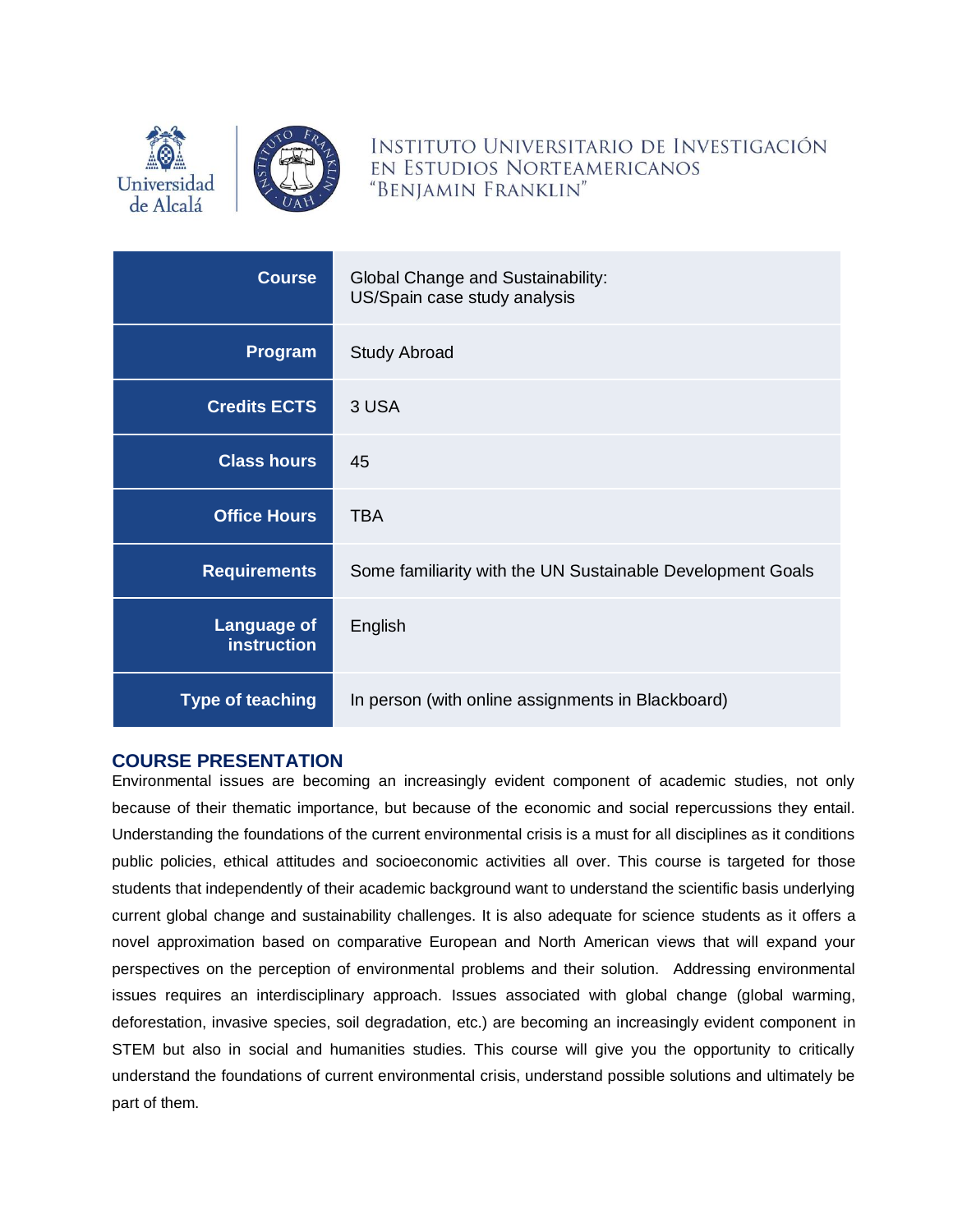

## **INTRODUCTION**

This course takes an interdisciplinary approach to understanding Global Change and solutions based on the sustainable use of natural resources. Students will develop both their knowledge of Global Change and multidisciplinary critical thinking for practical application in a globalized world with the new realities that the global pandemic has introduced. We will look at a number of lenses and methodologies for understanding Global Change and how to implement sustainable resource use strategies to best take advantage of the rebuilding opportunities in a post-covid world. Specifically, we will examine strategies used in comparative case studies between the US and Spain. Given that this is an interdisciplinary course, students from all backgrounds are welcome. An interest in Sustainable Development Goals and in applying sustainability concepts across multiple sectors is a plus. The course will be separated into two sections: discourse on global change (global risks and impacts, mitigation and adaptation), and applied sustainability through various stakeholder lenses. Throughout the course, we will introduce case studies via readings and field trips for comparative analysis.

#### **COMPETENCIES**

The teaching approach is student-centered and competency-based. This allows communication with students on what is taught, how it will be done, what should be learned, what activities are completed, what resources are used and how to evaluate learning. The course will aim to develop the following competencies:

#### **General Competencies (GC):**

**GC1:** Ability to integrate knowledge across disciplines. Incorporate views from outside of their specific scope/major.

**GC2:** Complete research and analysis for a paper and give a coherent, concise presentation on findings.

#### **Specific Competencies (CE):**

**SC1:** Identify sustainable use methodologies and practices in Global Change and Sustainability research.

**SC2:** Compare and contrast sustainable use practices in the US and Spain.

**SC3:** Complete a critical analysis of current sustainable resource use practices by completing a paper comparing two case studies of the student's choosing.

#### **METHODOLOGY**

In order to develop the above competencies, the course will include:

- Weekly readings to introduce concepts and points of view.
- Readings on case studies in the US and Spain, to be compared and analyzed in class through group discussion and classroom activities.
- Written reflections (2-300 words) on the weekly readings, to be submitted 24 hours before class via the online learning platform. Students will be allowed *two* misses on these reflections.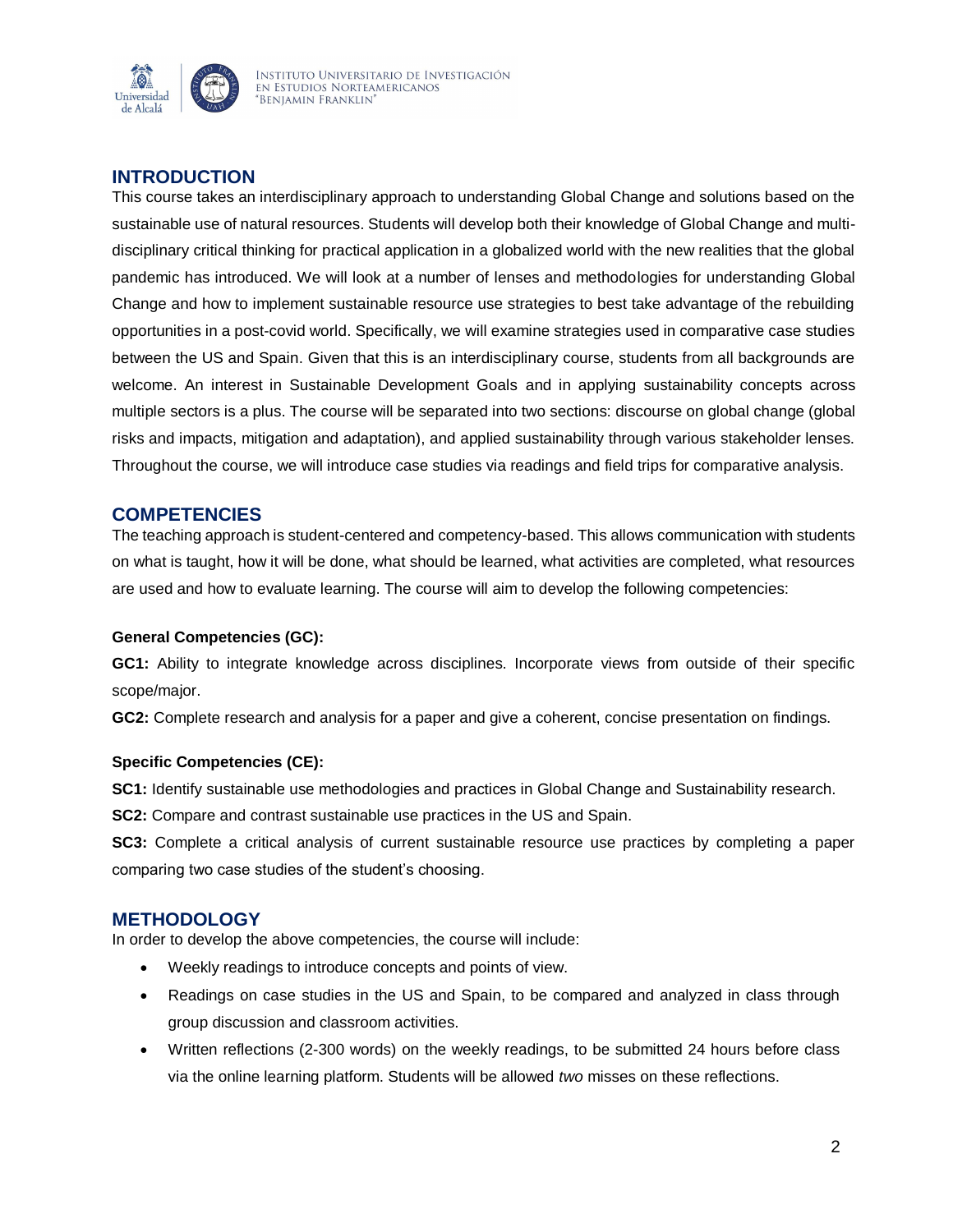

- In-class lectures and discussion. Students are expected to actively participate, ask questions, and reflect on the facets of global change and the applications of sustainability.
- A 10-page paper on a topic of the student's choosing, being an analysis of a US/Spain case study within the topic. Students will be expected to incorporate 3 stakeholder lenses.
- A polished presentation of the above paper and its conclusions.
- Field trips related to the course content will provide students with on-the-ground insight into sustainable resource use. Some examples may be visits to places declared biosphere reserves such as the mountains range of the Region of Madrid and other regions.
- A midterm and final exam on key concepts.

## **PREPARATION FOR CLASS**

- Readings and reflections are to be completed prior to class.
- Students should be prepared to engage with the material during class as active participation will be part of the final grade.
- Students will be expected to prepare for their presentation by practicing outside of class.
- Students should take notes during class presentations and discussions.

# **EVALUATION**

● **Activities out of the classroom.** 

This course will include required field trips outside of classroom time. Field trips are designed as an experiential part of the class' comparative studies. Total 10%.

● **Exams.** 

Students will be given a midterm and a final (non-cumulative) to consolidate knowledge of theory and methodology.

Total 30% (15% each).

If the teacher finds out that the student has copied in the exam, the final grade will be 0, without the possibility of making up for the exam.

The teacher may conduct pop quizzes at any time during the course. These would be at the beginning of the class and short (about 5 minutes). These can be considered a helpful classroom exercise to review key concepts.

#### **Written work.**

Student papers will be informally evaluated throughout the course to help direct research goals. The final paper will be officially graded and is to be turned in along with the oral presentation. A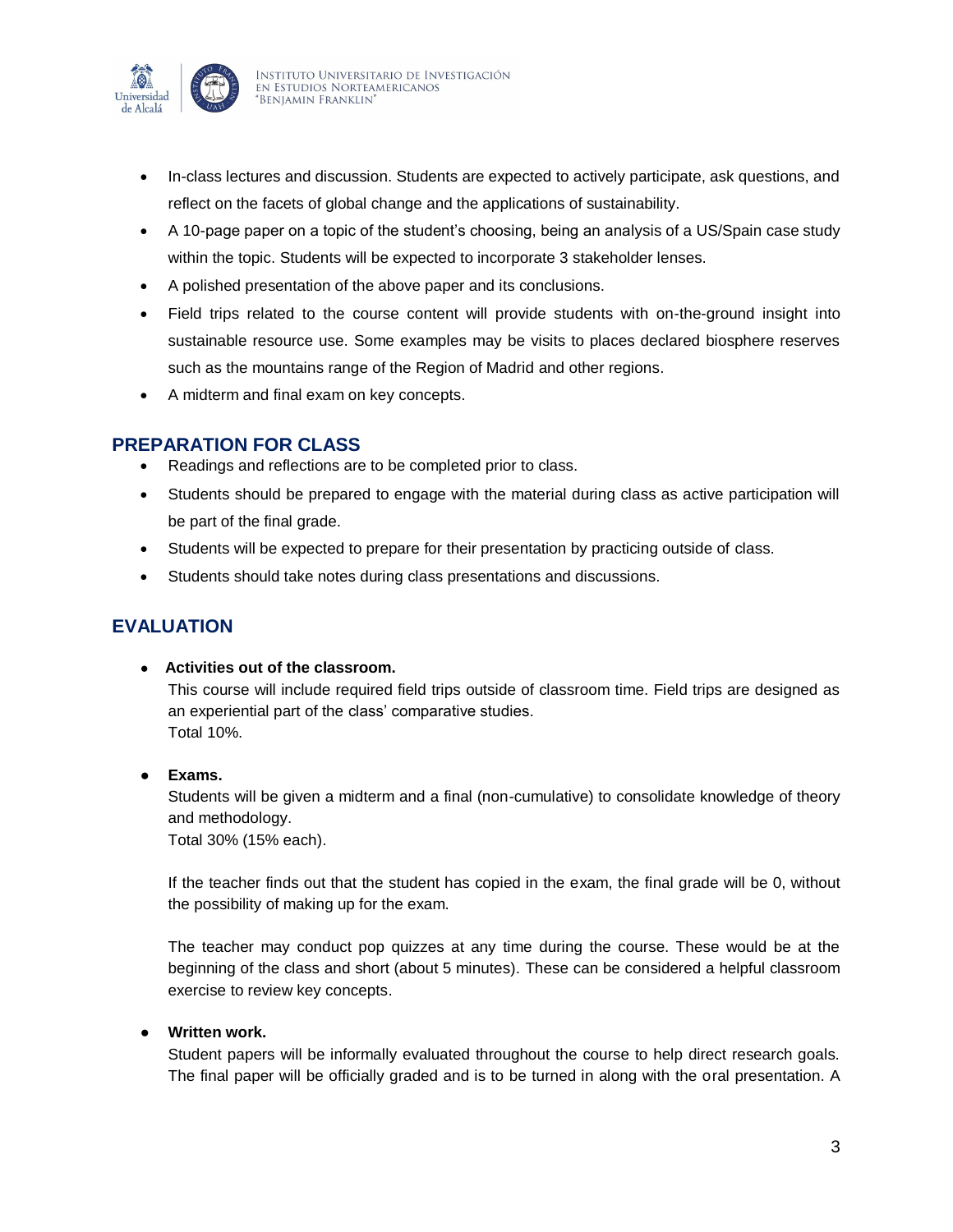

rubric will be provided to students for more detailed criteria. 5 points per day will be deducted for work that is turned in late.

Total 30%

#### ● **Oral presentations.**

At the end of the course, students will give a polished presentation on their paper findings and be prepared to answer questions from their peers and the professor. A rubric will be provided to students in order to prepare. Total 10%.

#### **Participation.**

The weekly reflections on the readings will count toward the student's participation grade. Students must be active participants. Not only should students inquire about meaning, but must also make reflective comments and express their opinions regarding the subject matter discussed in class. Additionally, the student must read the texts assigned by the teacher and complete any other related exercises. Low participation is when students seem bored or uninterested, don´t ask questions, don´t make comments and almost never participate in debates, discussions or answer questions from the teacher and other students. Total 20%

#### **EVALUATION**

The evaluation of this course is as follows:

| <b>PARTICIPATION</b>              | 20 % |
|-----------------------------------|------|
| <b>ACTIVITIES AND FIELD TRIPS</b> | 10 % |
| <b>MIDTERM EXAM</b>               | 15 % |
| <b>FINAL EXAM</b>                 | 15 % |
| <b>RESEARCH PAPER</b>             | 30%  |
| <b>ORAL PRESENTATION</b>          | 10%  |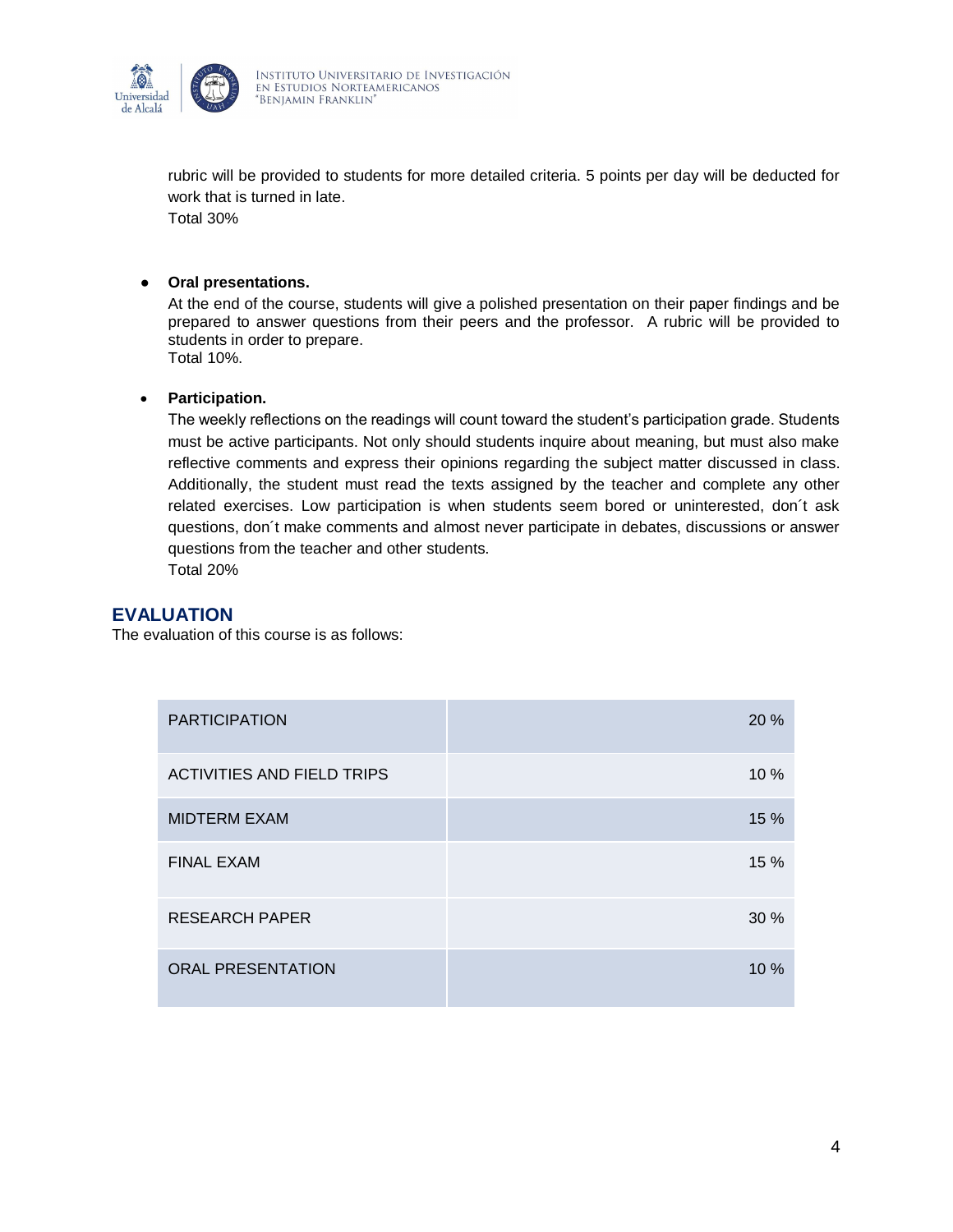

#### **Plagiarism:**

Plagiarism is a violation of academic norms and as such it can result in a failed course. In extreme cases it can include the expulsion from the program. Quotes and citations should be used appropriately in the Chicago or APA style.

## **ATTENDANCE**

Class attendance is MANDATORY. If the student is absent for more than the allowed limit (one class absence in the summer program and two absences in the fall and spring programs), the final grade will reflect a decrease of 10 points for each non-attendance that has not been excused by a doctor's certificate or by your Program Director. It is the individual responsibility of the student to make up any missed content about the subject taught in class the day the student was absent. Students will not be allowed, in the classroom or for field trips, to arrive more than 10 minutes late. If a student has continual delays, he/she will be penalized with an absence and the instructor may not allow them into class or the visit. Attendance alone in class and field trips does not grant a grade towards the participation grade of the class. Active participation during these activities is required.

## **STUDENTS WITH SPECIAL NEEDS**

Students with special needs should contact Antonio Fernández: [antonio.fernandezm@uah.es](mailto:antonio.fernandezm@uah.es) Instituto Franklin-UAH can accommodate these students who show through a medical note or a note from their academic advisor that they require help in order to fulfill the requirements of the program.

### **USE OF TECHNOLOGY IN CLASS**

The use of technology is essential today in education, but if used inappropriately it can be harmful for students. It is necessary that students ask for permission from the teacher in order to use any technological devices. During this course, hand-written note-taking is preferred.

### **USE OF BLACKBOARD**

Students will use Blackboard to submit reading reflections on a weekly basis. Other assignments may also be submitted via Blackboard during the course. Students will receive detailed instructions on the first day of class.

## **CLASS SCHEDULE**

| <b>CLASS SCHEDULE</b>                  | <b>ASSIGMENTS</b>                                     |
|----------------------------------------|-------------------------------------------------------|
| <b>Introduction to Global Change</b>   | Reading P. Vitousek papers and<br>Spanish counterpart |
| Human impacts on ecosystems<br>(CHANS) | Readings on CHANS and<br>telecouplings                |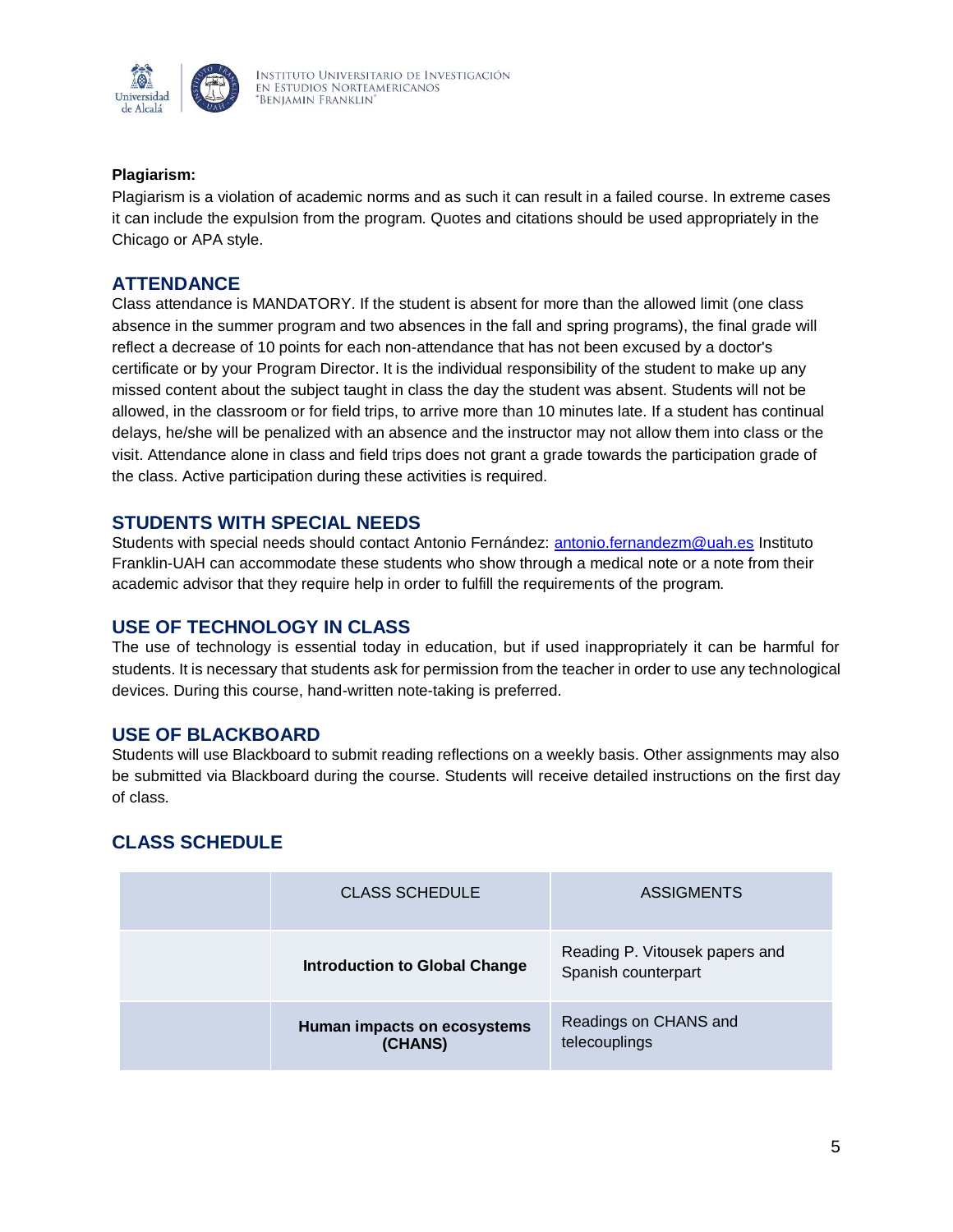

|                   | <b>Biodiversity and its services</b>                                                                                                                                                                                                                                                                        | Millennium Ecosystem Assessment                                                                                                       |
|-------------------|-------------------------------------------------------------------------------------------------------------------------------------------------------------------------------------------------------------------------------------------------------------------------------------------------------------|---------------------------------------------------------------------------------------------------------------------------------------|
|                   | <b>Climate Change Impacts</b>                                                                                                                                                                                                                                                                               | Reading specific IPCC reports                                                                                                         |
|                   | <b>Vulnerability and Risk</b><br><b>Analyses</b>                                                                                                                                                                                                                                                            | Paper proposal due                                                                                                                    |
|                   | <b>Adaptation</b>                                                                                                                                                                                                                                                                                           | Reading on Climate Nature-Based<br>Solutions                                                                                          |
|                   | <b>Mitigation</b>                                                                                                                                                                                                                                                                                           | Readings on REDD+, W. Nordhaus                                                                                                        |
|                   | <b>Geopolitics of the</b><br><b>Environment</b>                                                                                                                                                                                                                                                             | Paris Agreement, Post-Covid, USA<br>and EU positions                                                                                  |
|                   | <b>Ethical issues and beyond</b>                                                                                                                                                                                                                                                                            | Comparative positions across<br>religions, opinion groups and<br>stakeholders (veganism, hunters,<br>farmers, environmentalists, etc) |
| <b>FIELD TRIP</b> | 1) Climate change: Nearthental<br>valley and a forest gradient<br>(Puerto de Cotos, Madrid)<br>2) Ecosystems conservations at<br>the dry edge: Beech forest<br>(Hayedo de Montejo, Madrid)<br>3) Climate Natural Based<br>Solutions: Estimating the carbon<br>stored in a forest (Sigüenza;<br>Guadalajara) | *an equivalent comparison in the US<br>for students to read about                                                                     |
|                   | Environmental/Sustainable<br>Development Theories: Deep<br>Ecology, Ecofeminism,<br>Prometheanism, Economic<br>Growth, Env Kuznets Curve.                                                                                                                                                                   | Dryzek, Hopwood, Daly                                                                                                                 |
|                   | Population and the<br>Anthropocene: Is population<br>growth the problem?                                                                                                                                                                                                                                    | <b>IPAT Equation</b><br>Reading                                                                                                       |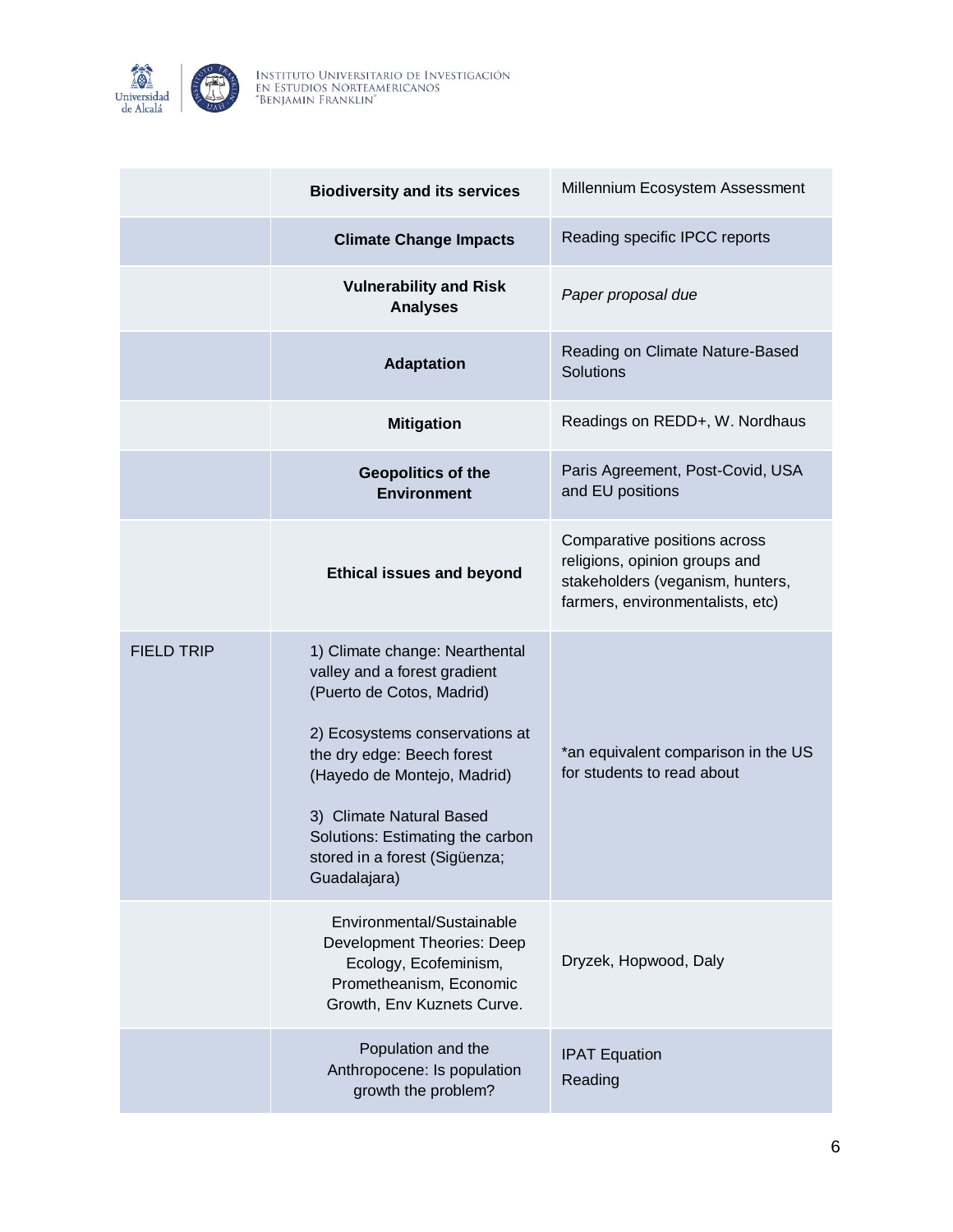

|                   | Equity as a pillar of sustainability<br>- gender and environmental<br>justice lenses                                                                                                                                                                                              | Reading and reflection: Cronon - The<br><b>Trouble with Wilderness</b><br><b>UNWomen - Realizing Women's</b><br><b>Rights</b>                                               |
|-------------------|-----------------------------------------------------------------------------------------------------------------------------------------------------------------------------------------------------------------------------------------------------------------------------------|-----------------------------------------------------------------------------------------------------------------------------------------------------------------------------|
|                   | environmental justice<br>case studies                                                                                                                                                                                                                                             | US case: Leonard - Native American<br>land use<br>Spain case: Asociación Forestal de<br>Soria (Omstrom award on collective<br>governance of the commons)<br>Draft paper due |
| <b>FIELD TRIP</b> | (One of these depending on site<br>conditions):<br>1) Sustainable forest<br>management (Valsaín and La<br>Granja, Madrid)<br>2) Dehesa as a sustainable<br>management system<br>(Extremadura)<br>3) Challenges of rural<br>development in sparsely<br>populated areas (Alto Tajo) | Reading: US case study TBD                                                                                                                                                  |
|                   | Institutions (UNFCCC, governing<br>bodies, NGOs, co-ops, etc) and<br>TEK - a look at top-down vs<br>bottom-up strategies                                                                                                                                                          | Reading: Taylor - Regulation as the<br>Mother of Innovation                                                                                                                 |
|                   | The business case for<br>sustainability<br>The circular economy<br>Consumer products - e-waste,<br>planned obsolescence, recycling                                                                                                                                                | <b>Resources: Ellen MacArthur</b><br>Foundation, Story of Stuff<br>Reading: Princen - Confronting<br>Consumption                                                            |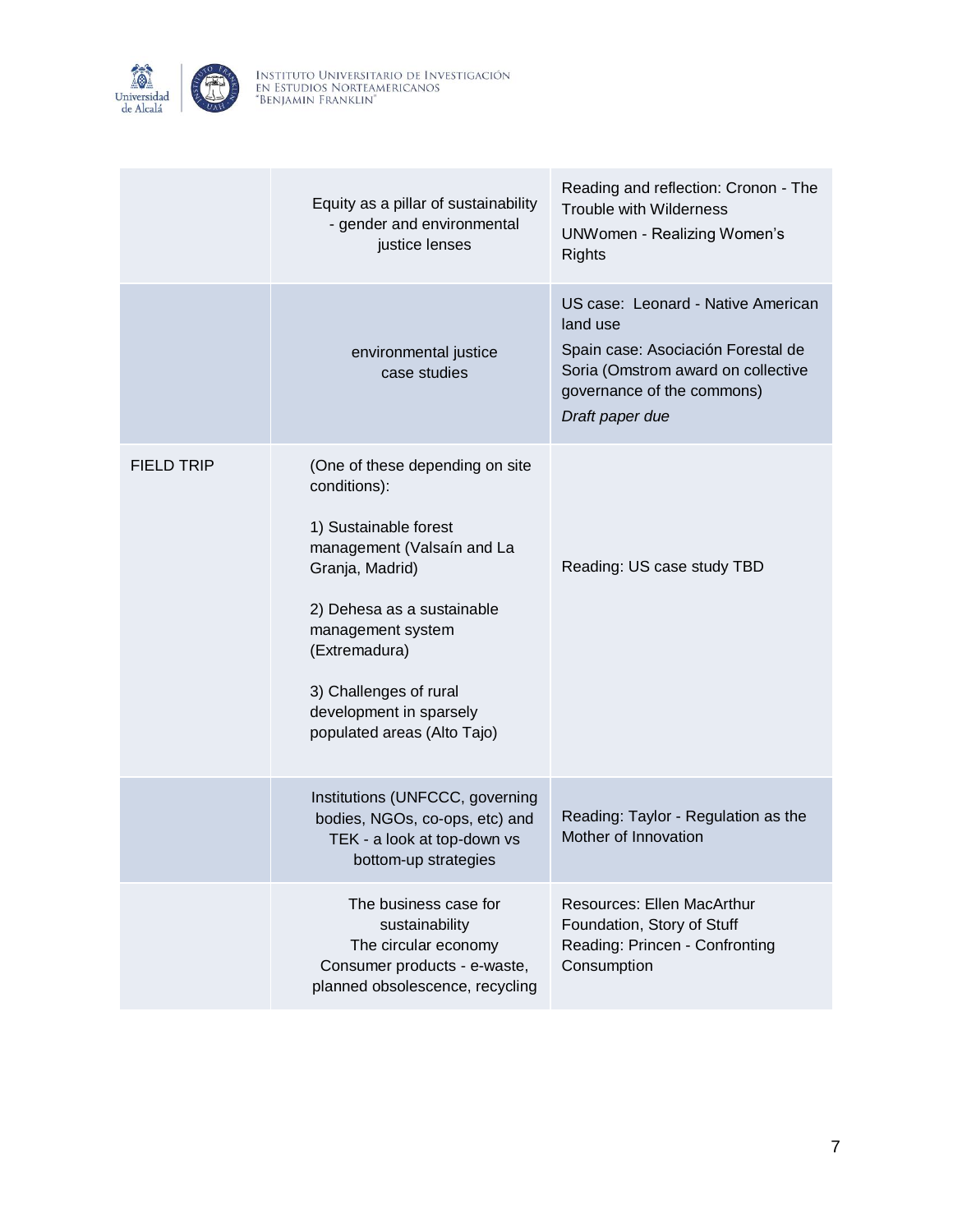

|  | Case studies | US case studies: 412 Food Rescue,<br>Race to Zero Waste, Loop<br>Spain case: Fundación para la<br>economía circular. Student<br>presentations & Discussion Submit<br>final paper |
|--|--------------|----------------------------------------------------------------------------------------------------------------------------------------------------------------------------------|
|--|--------------|----------------------------------------------------------------------------------------------------------------------------------------------------------------------------------|

**NOTE:** This syllabus is subject to change. The final syllabus will be given to students on the first day of class.

Field trips may be subject to change. The Institutions to which the visit is programmed reserve the right to change them according to their scheduling needs or possible administrative eventualities.

## **BIBLIOGRAHY**

- Burroughs, W.J. (2001): Climate change: a multidisciplinary approach. Cambridge, Cambridge University Press
- Creswell, J. (2014). Research Design: Qualitative, Quantitative, and Mixed Methods Approaches. *SAGE Publications, Inc*.

Cronon, W. (1996). The Trouble with Wilderness: Or, Getting Back to the Wrong Nature.

- Daly, H. (1998). Sustainable Growth: An Impossibility Theorem. *Debating the Earth, An Environmental Politics Reader.* 285-289. *Environmental History,* 1(1), 7-28.
- Dryzek, J. (2012). The Politics of the Earth: Environmental Discourses.
- Hopwood, B., M. Mellor and G. O'Brien. (2005). Sustainable Development: Mapping Different Approaches. *Sustainable Development 13.* 38-52.

Emanuel, K. (2007). What We Know About Climate Change. Boston: MIT Press.

Hardy, J.T. (2004). Climate change: causes, effects, and solutions. Chichester: John Wiley

Hull, V. and J. Liu. (2018). Telecoupling: A new frontier for global sustainability. *Ecology and Society* 23(4):41.

IPCC. (2012). Managing the Risks of Extreme Events and Disasters to Advance Climate Change Adaptation. A Special Report of Working Groups I and II of the Intergovernmental Panel on Climate Change [Field, C.B., V. Barros, T.F. Stocker, D. Qin, D.J. Dokken, K.L. Ebi, M.D. Mastrandrea, K.J. Mach, G.-K. Plattner, S.K. Allen, M. Tignor, and P.M. Midgley (eds.)]. Cambridge University Press, Cambridge, UK, and New York, NY, USA, 582 pp.